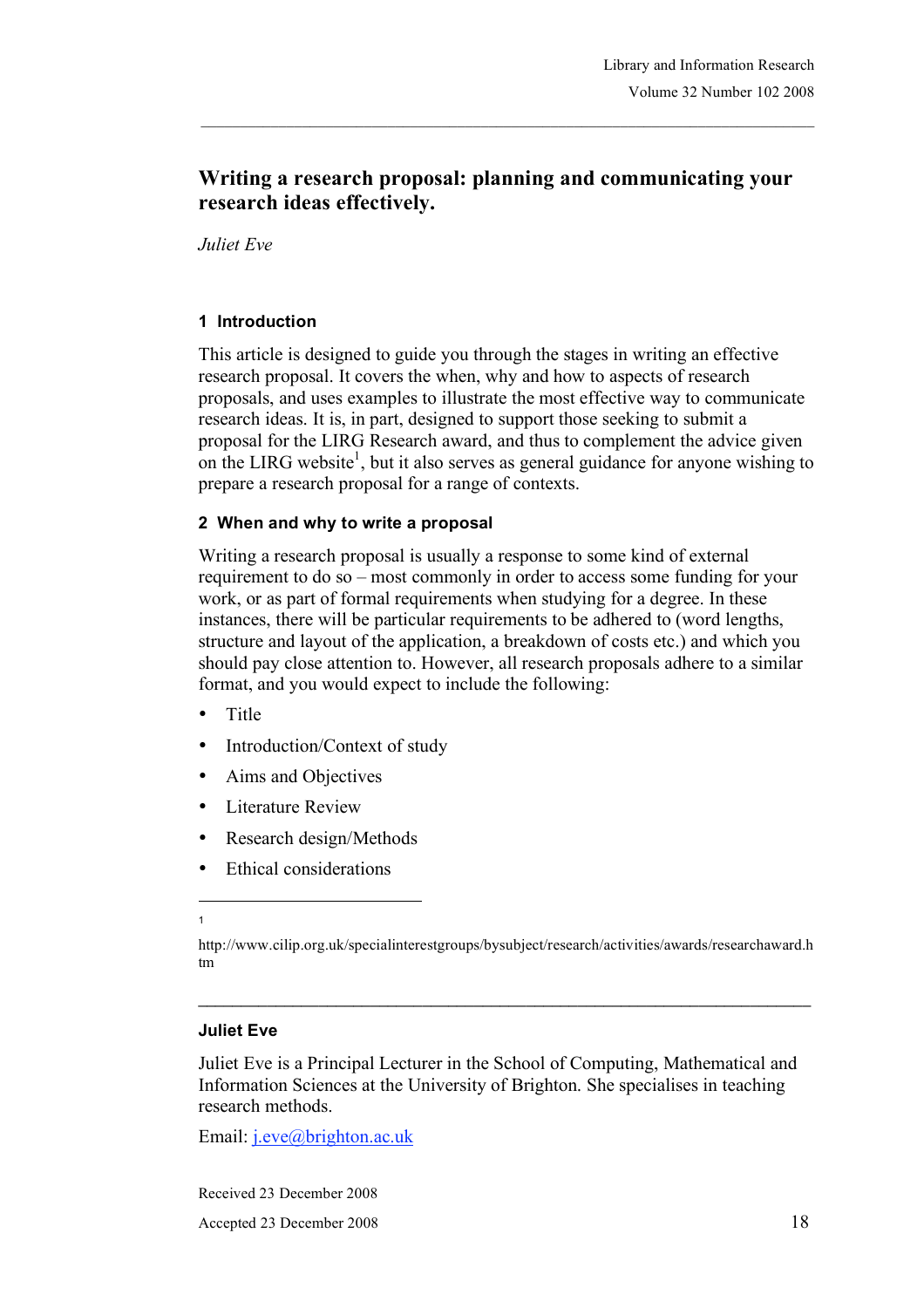- Indicative outputs
- Project timetable
- Statement of costs

In addition to the instances when more formal types of proposal are required, there are a number of other contexts when a proposal may be useful. Research requires resources – and even if you do not need financial support for your work, you may well need time in which to complete it. To access either of these, you will usually be required to persuade your manager or employer that the research is worthwhile, and having a research proposal to act as your 'calling card' in these circumstances is highly valuable. Remember that your proposal is a communication device: it is the means by which you will persuade someone to give you the support you need. It is therefore essential to articulate your ideas clearly and concisely, and to provide evidence that, in essence, you know what you are doing!

In addition, a proposal is not just an external communication – it is a valuable tool for you in a variety of ways, and is therefore worth doing even if you do not require funding. Firstly it helps you get your ideas in order, and to focus your research, so you can be clear as to the direction and purpose of your work. Secondly, it requires you to do some initial reading around the area, which can help to hone your thinking, provide a theoretical base for your work, uncover a piece of work that has done the research already (this may not be what you want to find, but it saves you either discovering it later on when the research in underway, or from 're-inventing the wheel'), and may give you ideas about what methodological approach to take. Thirdly, and importantly, it helps keep you on track as you undertake the work: having a proposal, with your aims and objectives clearly stated, prevents you from following white rabbits 'down some dark, forbidding tunnel' (Pickard, 2007, 56).

The article now addresses each of the aspects of a proposal set out above in turn.

### **3 Title**

Your title should ideally be a sentence which clearly communicates your topic of research. Although it is perhaps tempting to spend time thinking up catchy or clever titles, this can be a distraction from the real work at hand! Go for something short and crisp, which provides a clear indication of the area of work; similarly when writing up your research, you want the title to provide information to potential readers, in order that they can judge its potential relevance to them quickly and easily. The following example, taken from the current issue of Library and Information Research is a good example of a clear title:

### *The effect of motivation on publication productivity of UK LIS academics*.

Finalising your title may well be something you leave until you have completed your aims and objectives, and there should be a clear relationship between the two. Thus, a title from a recent Masters dissertation at Brighton reads: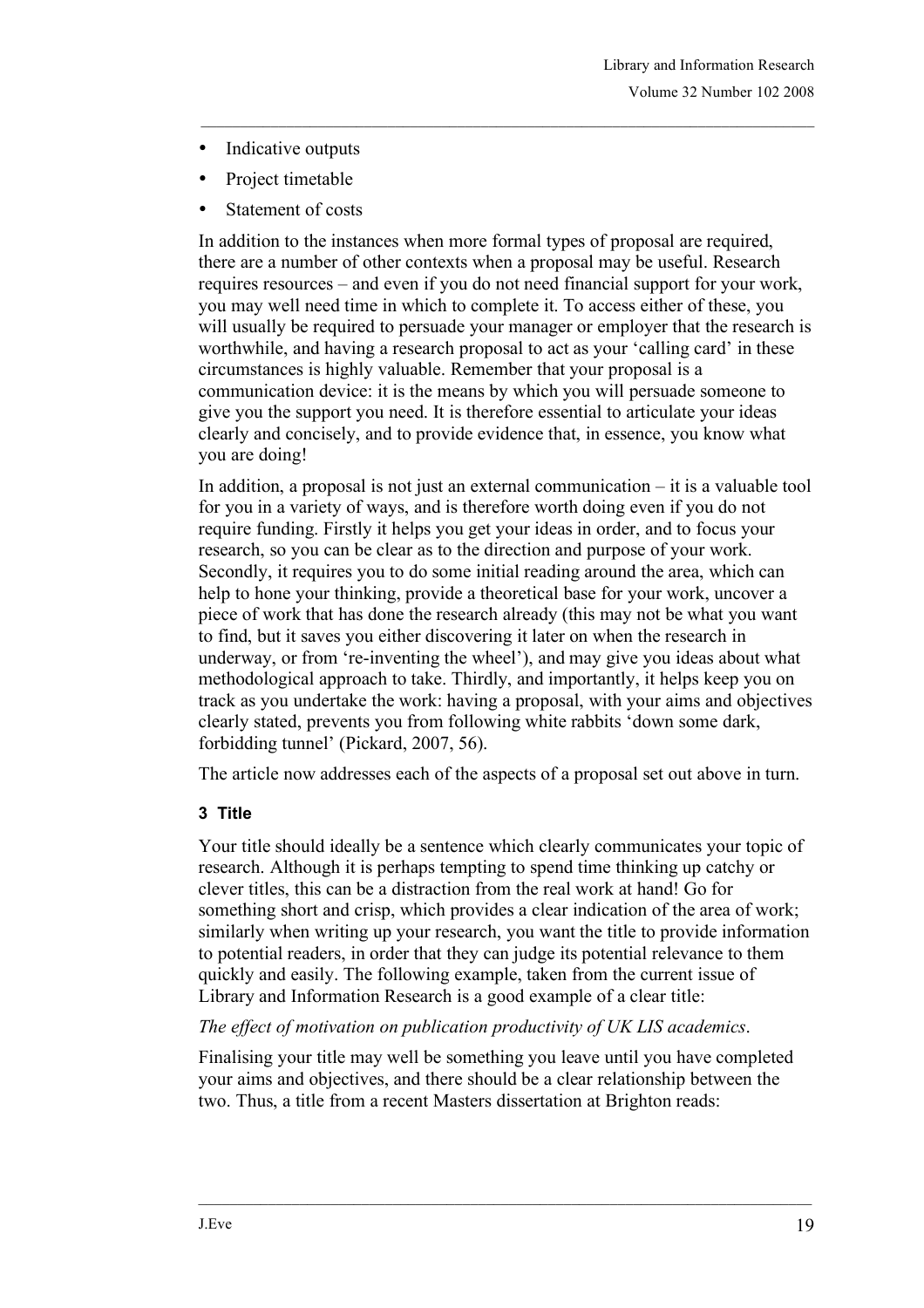*Web 2.0, Librarians, and the Information Explosion: attitudes and applications in an academic library*.

This clearly relates to the aim of the study, which was:

*To explore staff perceptions and expectations of Web 2.0 technologies within an academic library setting.*

(Collingwood, 2008, 6)

## **4 Introduction/Context of study**

This is where you provide the introduction to and context for your research, establishing why it is relevant, important, and/or timely. It is also where you address where the idea for the research began. Research often comes about through a personal interest in a topic, or in response to something you may have observed in your workplace or sector, or may even be something you have a 'hunch' about and want to follow up. All these are perfectly valid reasons for wanting to have the opportunity to investigate a topic in a more systematic way. However, it is equally important in this introductory section to draw on relevant existing literature (and this might be a mixture of policy documents, previous research, and theoretical work in your area of interest) in order to establish the rationale for work in your chosen area. Thus literature cited here, and the concepts and ideas briefly presented as context, will be elaborated upon in the literature review section of the proposal. It is useful to establish at this point, what contribution *your* research will make to existing knowledge in this area. This may seem like a daunting prospect, but remember that you do not have to be proposing a new theory or revolutionising the study of library and information management to make a contribution. As Pickard suggests:

*knowledge grows incrementally with each new contribution, however small or localized that contribution might be.*

(Pickard, 2007, 51)

### **5 Aims and objectives:**

Aims and objectives are not easy to write; my experience teaching students over the last seven years has taught me – and them! - that translating good research ideas into clear aims and objectives can be a painful and time-consuming task. I start them with an exercise which requires them to imagine they are in the pub, explaining to friends in a sentence or two, what their research is about. If they can communicate that effectively, they have a basis from which to develop a more formal statement of aims and objectives.

If you are having difficulty arriving at an aim, consider your research in terms of a question (or set of questions). What exactly is it that you want to find out? This question can then be re-worked as your aim. Indeed, some research articles articulate both an aim, and specify what questions are being explored. The example aim given above about academic librarian's perceptions of Web 2.0 arose from a set of original questions the student wished to explore – and which were articulated as part of her aims and objectives, including the questions: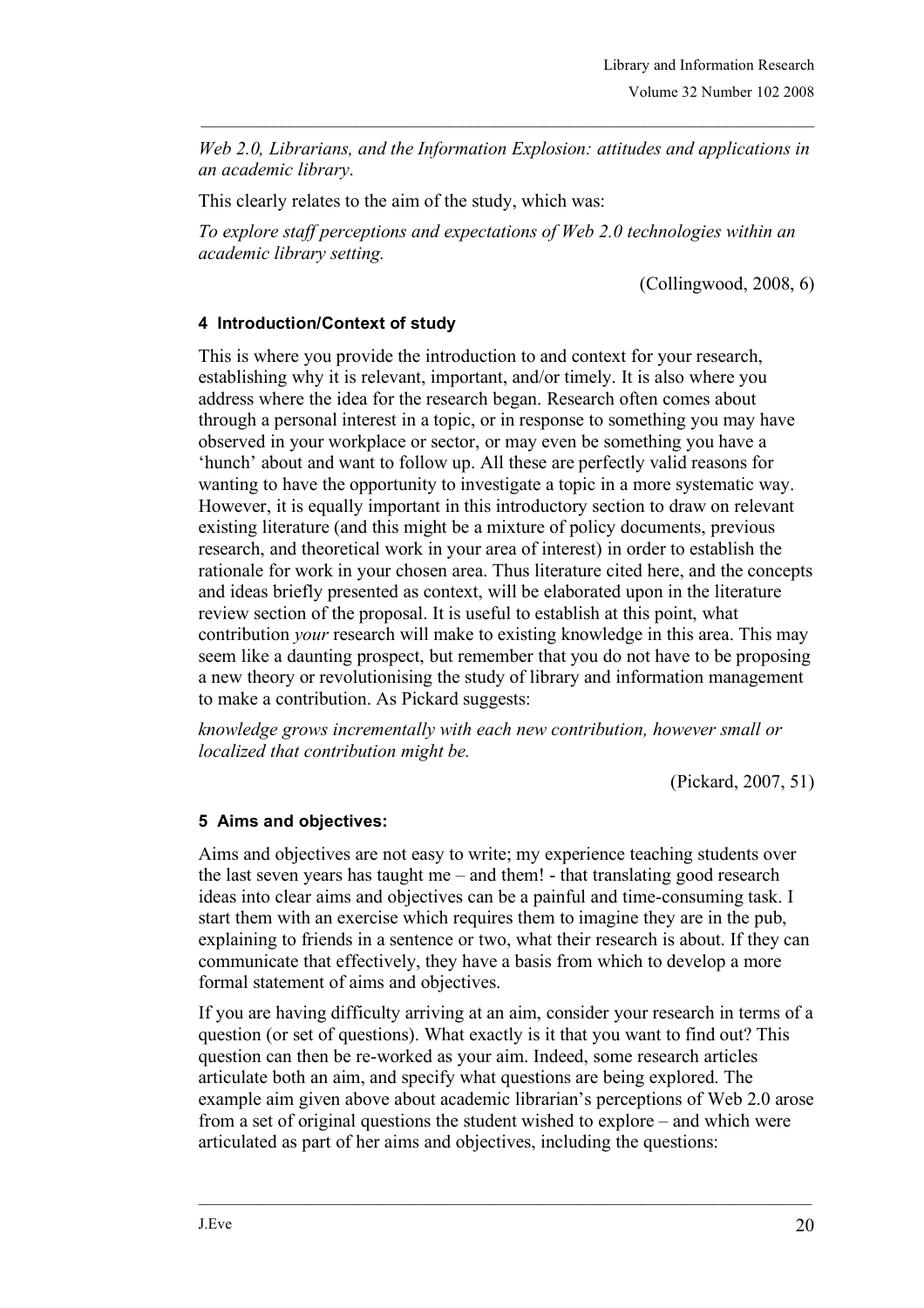- *Do staff members think of Web 2.0 predominantly in terms of social networking applications such as Facebook?*
- *If so, does this affect their expectations […] about what Web 2.0 can offer?*

Ideally, your research aim should be stated in a sentence (or perhaps two). It should not, however, be a long paragraph containing explanatory detail. If you require several sentences of explanation to communicate the aim of your research, the chances are it is not focused enough. The aim should be a fairly general statement of what you wish to explore, such as this example from a piece of research I undertook in 2006:

*The aim of the project is to investigate the role of research in the working practices of library and information professionals and archivists.*

### (Eve & Schenk, 2006, 39)

Following on from – and related to - the aim should be a set of objectives (which can be listed in bullet point form); the ideal here is to provide focus, by narrowing down the general statement of the overall aim. This can be achieved by thinking through the exact issues you wish to address (which may relate to specifying a particular sector, a set of users, a certain timeframe etc.). The objectives give an idea of the types of areas you will address within the research. As a rough guide, between three and seven objectives is a sensible number. The objectives developed from the aim quoted above were as follows:

*Specifically, the research will focus on:*

- *Identifying what, where, and how and why practitioners access research outputs (or do not).*
- *Understanding how practitioners implement research findings in their everyday practice, or what they need to expedite their ability to do so.*
- *Identifying the extent to which practitioners see themselves as active researchers, and as contributing to both the research agenda more widely as well as specific research projects.*
- *Understanding what access practitioners have to research methods and tools, how empowered they feel to use them, and what can be done to improve this.*
- *Evaluating the range of networks practitioners and academic researchers engage in, and how they contribute to successful dialogue and collaboration between the two groups.*

Try not to get too specific – a common mistake is to go into the level of detail that is required at a later stage of the research, such as developing individual questions that might be used in interviews or questionnaires. You will need to consider the relationship between the aims and objectives - another common mistake is to concentrate on focusing the aim, and then inadvertently expanding the breadth of your research remit by trying to cover too much in the objectives.

An alternative to developing a set of aims and objectives is to establish a hypothesis – a proposition that you wish to test – as the basis for your research.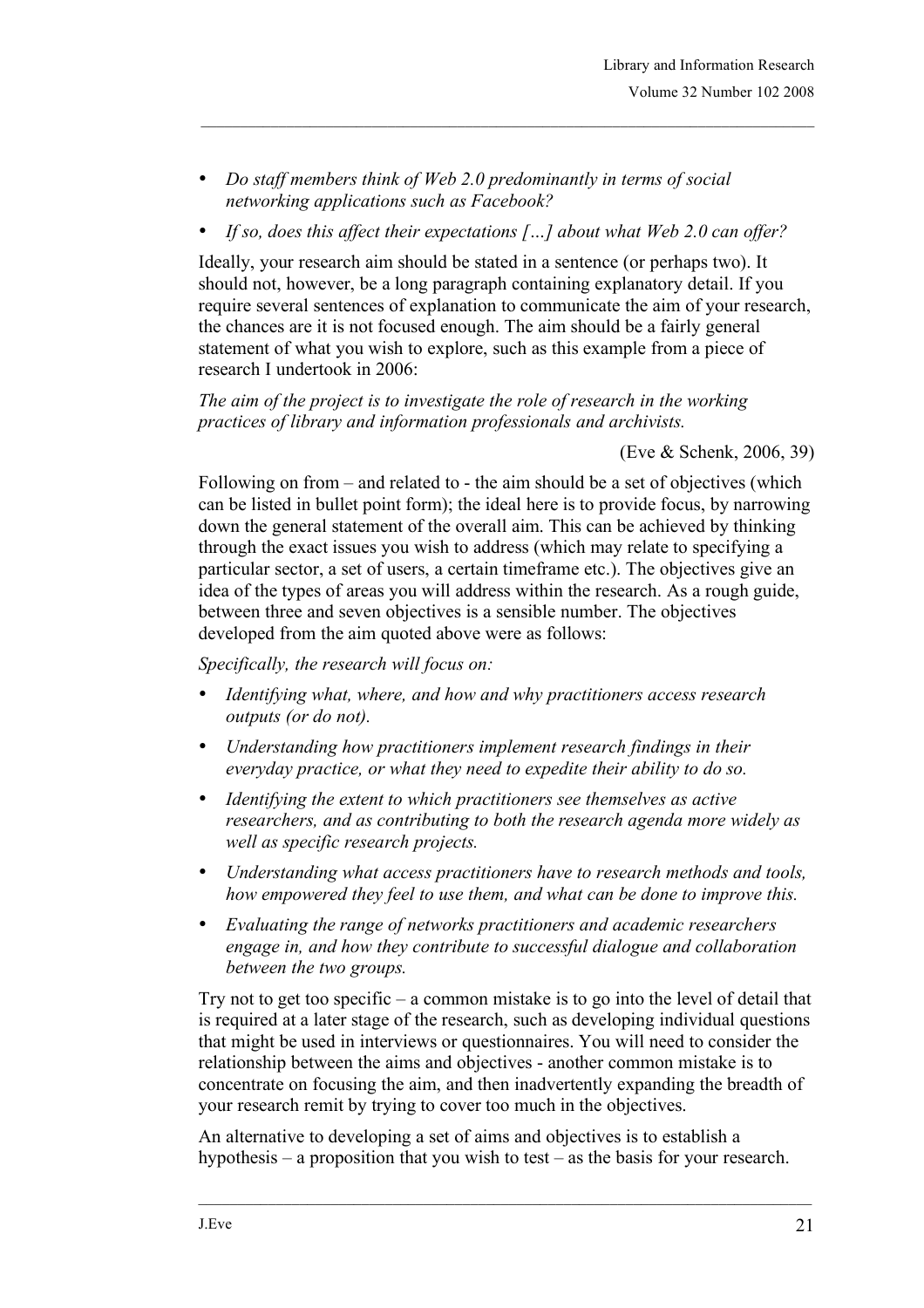This type of approach is most commonly associated with scientific research, and a research design involving experiments, which can test the validity, or otherwise, of your hypothesis. Starting from a hypothesis usually implies quantitative research on a large scale, and is not commonly associated with more investigatory enquiries.

## **5.1 A worked example**

As with all research, it is difficult to teach someone how to do it in the abstract – the best way to learn is to do. It may be useful at this point to work through an example.

Imagine you are interested in conducting some research into the e-books your library has been investing in. Robson (2002, 59-60) suggests that research questions are linked to purpose; thus a study may be *explanatory* (Do students have better access to high quality resources as a result of the investment in ebooks?); or *exploratory*, (What are students' experiences of accessing and using ebooks?) or *descriptive* (What are students' views about the provision of e-books in our institution?)

You also need to decide exactly what it is you wish to find out (this is important not only for deciding on aims and objectives, but also for choosing appropriate method(s)): is it a question of counting *usage*; is it *how* e-books are being used; do you want to focus on student use or staff use; is it *perceptions* of e-books; is it an evaluation of *impact* of e-books? Key here is to be very clear about the questions you need answers to, and, particularly if you are interested in conducting some kind of evaluation project, not to conflate usage, for example, with impact, or perceived value with actual value.

Thus, your aim might be articulated as:

## *To evaluate the use of e-books by students at the University of Brighton.*

Your objectives would then need to focus on exactly which aspects of this you wished to explore, and to give an idea of which students, on which courses etc. For example, imagine your research was to answer the question: is the money spent on e-books for undergraduates well spent or a waste of resources? You would need then to develop objectives which allowed you to collect data to answer that question. Thus, one of your objectives might be:

• *To identify uptake and usage of e-books by undergraduate students across a range of courses.*

If you were also interested in why students used e-books (or didn't), and their perceptions about the value of them, your objectives would need to reflect that. Thus you would formulate additional objectives focusing on those aspects of the question:

- *To identify the reasons for use or non-use of e-books amongst undergraduate students.*
- *To explore undergraduate perceptions about the value of e-books.*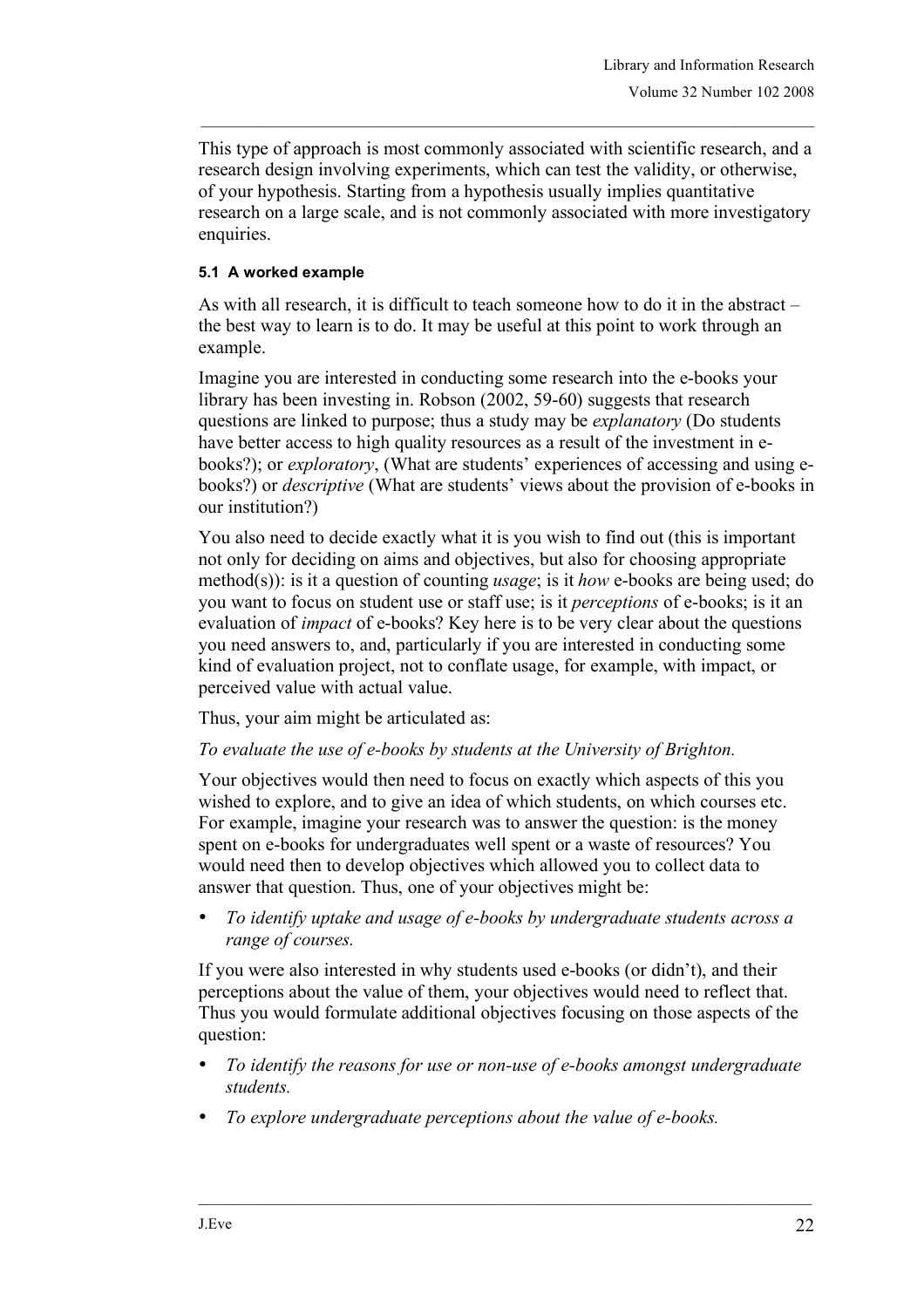A common pitfall is to allow your own (often subconscious) preconceptions to influence how you formulate aims and objectives. The following objective (or research question) is taken from a published piece of research, on perceptions of electronic library resources:

• *What are the benefits of ELR to students and teachers?*

This objective has the built-in assumption that there *are* benefits – research should be designed to discover if, for example, benefits exist or do not exist, not to prove something the researcher already holds to be true.

## **6 The literature review**

This section should provide an overview of the existing literature in your chosen area; it thus provides context for your chosen topic, and indicates how your research relates to the theories, themes and issues in your field of study. Your aim here is to provide an overview, but also an evaluation of the literature; it requires more than description. You should present a themed discussion of the material, and, if applicable, identify any gaps in existing research (which provide further justification for your own work).

Hart's *Doing a Literature Review: Releasing the Social Science Imagination* (1998) is a useful resource; it takes you through the stages of a literature review, from collecting resources, to analysing readings, to writing up. It is worth quoting his comprehensive definition of a literature review here:

*The selection of available documents (both published and unpublished) on the topic, which contain information, ideas, data and evidence written from a particular standpoint to fulfil certain aims or express certain views on the nature of the topic and how it is to be investigated, and the effective evaluation of these documents in relation to the research being proposed.*

(Hart, 2000, 13).

Writing a literature review is a creative exercise; you will have read around the topic, and you now need to present your 'guided tour' of that reading to the people reading your proposal. It is therefore important to present the material in a structured way; this may involve mapping the history or development of an idea, or developments in your topic, and you will also need to provide an assessment of current themes, theories and, possibly, conflicts. At this stage, the literature review will be indicative, in that you will not have enough time and space at proposal stage for a thorough review. Whatever you complete at this stage, however, will be highly valuable – it should ideally form the basis for your completed literature review at the writing up stage after you have finished the research project. What you are trying to do here is to establish that you are aware of and understand the major issues in your chosen field. The literature review also provides you with guidance as to the methods you may adopt in your study; how have other researchers approached this topic? It may be, for example, that you wish to replicate a methodology already tried and tested, or you may feel that a certain methodological approach has dominated research in your field and you therefore wish to approach the subject differently.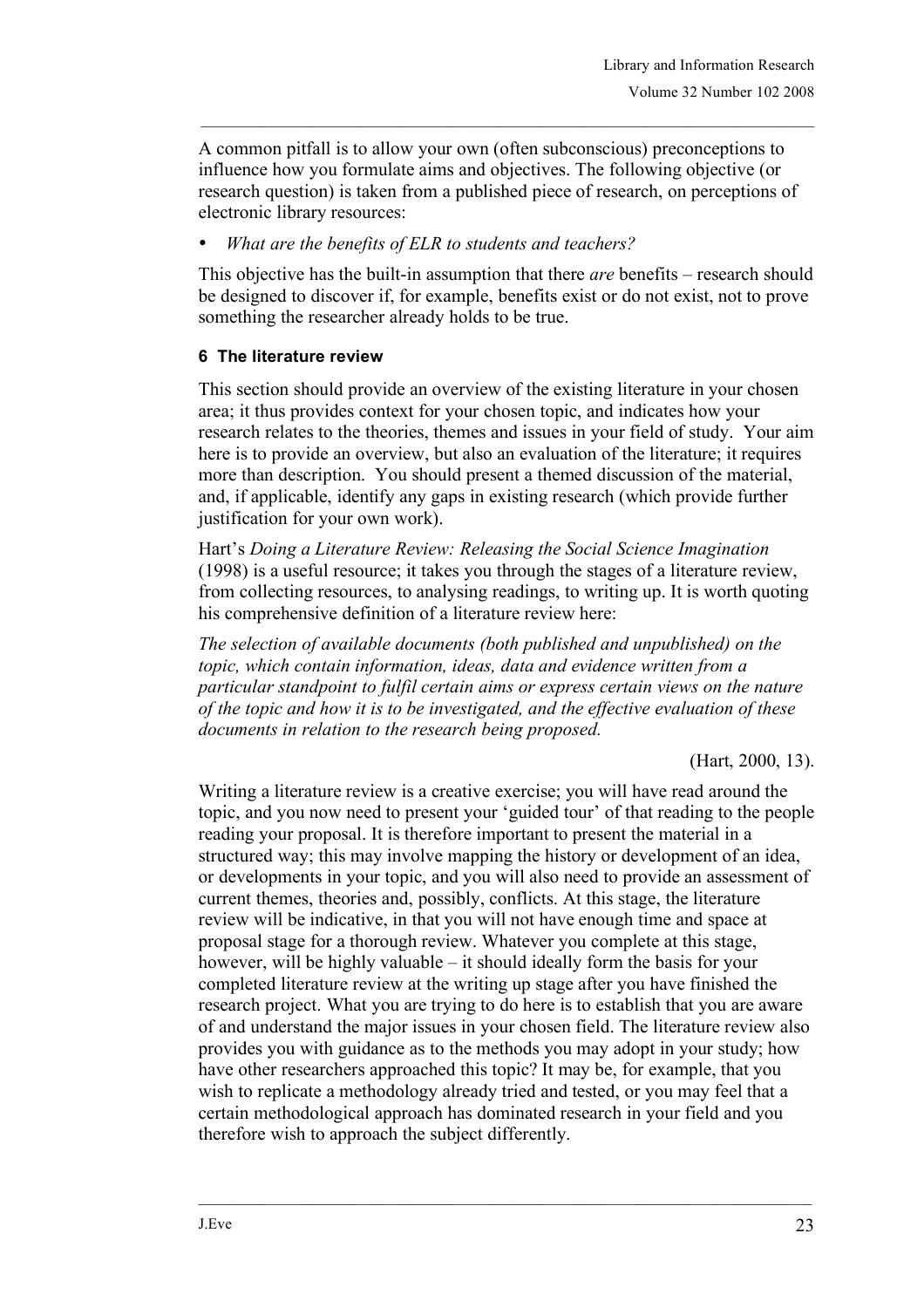## **7 Research design and methods**

Your research design and choice of methods should be dictated by your aims and objectives – never choose your method first, or merely go for the most convenient or apparently easy. Having said that, there will sometimes be constraints on what you can do, particularly if you are carrying out non-funded research in your own organisation. You need to think carefully about what approach you will adopt, and which methods you will use – and why. Will the methods selected be:

- the most appropriate way of collecting the data?
- feasible in terms of time and resources?
- possible?

This section should be informed by relevant readings about your chosen methods, and you should reference appropriate research methods literature. There are many good research methods textbooks covering social science-type approaches to research; some are listed in the further reading at the end of this article. You should indicate specifically how your methods relate to your aims and objectives, and why they are appropriate for achieving them. You need here to demonstrate an understanding of what your chosen methods involve, and to indicate what some of the limitations may be. All research designs involve making decisions – about what method to adopt, what to include, what to leave out. This is inevitable, and as long as your chosen method is appropriate for what you want to achieve, you can't be 'wrong' in how you tackle the research. It is important however to be clear and honest about what you will do, how you will do it, and why. Be upfront about any limitations of your planned approach – all research has limitations, and if these are acknowledged, it makes it easier to judge the proposal.

## **7.1 Research design**

Your overall research design relates to questions of methodology – is it appropriate to pursue a quantitative, qualitative or mixed approach? Debates about quantitative versus qualitative approaches to gathering and analysing data can become very detailed, and indeed it can be argued that these terms represent not an approach to data collection, but to the treatment of that data. For example, questionnaires are commonly thought of as being 'quantitative' but can, of course, contain many open ended questions which provide qualitative data. Similarly, interviews provide qualitative data, but this could be analysed quantitatively.

What is important here is that the methods used are those which enable you to collect the data which can answer your original questions. Broadly speaking, a quantitative approach (questionnaires, usage figures, web log analysis) allows you to count things – such as usage of services, number of visits, and so should be used if you want to find out, for example, what you users do, or how they behave. If, on the other hand, you wish to explore why your users  $do - or don't do$ something, or how they perceive your service, a qualitative approach (interviews, focus groups, observation, discourse analysis) will be more appropriate.

Much library research – and this will be true if you are embarking upon a small scale study in your own workplace – uses a case study approach, whereby one or more instances are explored in detail in order to understand a wider issue. There is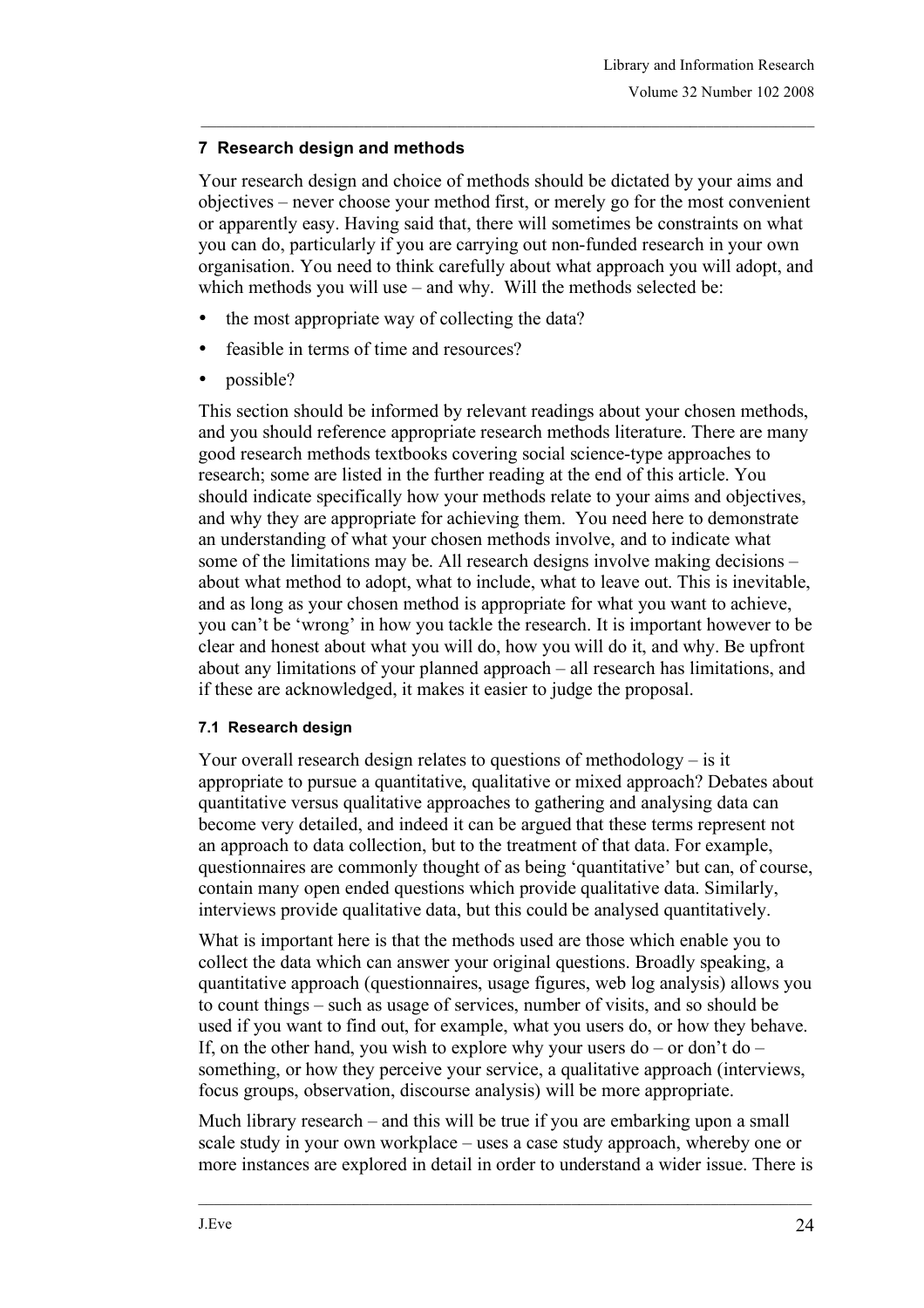a large literature on case studies, and you should make reference to this if you likely to adopt this approach. You will need a provide a rationale for your choice of case study, and, if you are investigating one instance, or one service for example, be clear about how it can be used to illuminate issues to the wider sector. Case studies can be criticised for not being generalisable to other cases, but they can be relatable, providing sufficient detail for someone working in a similar situation to relate the findings to their own experience.

### **7.2 Methods**

Once you have decided upon your overall strategy, you will need to select specific methods for collecting data. This usually involves asking questions, most commonly of people, but also of systems, or texts. At the proposal stage, you need to communicate to your audience that you have selected appropriate methods, and provide an indication of how you will implement them. If you intend to use questionnaires, you will need to indicate if these will be paper-based or online, and how you intend to pilot and distribute them. If you will be using interviews, will they be structured or semi-structured? At the proposal stage, you do not need to come up with a completed questionnaire or interview schedule for example, but you should have some idea about the topics you will be covering.

## **7.3 Sampling**

It is also important at this stage that you know not just how you will collect data, but who you will be collecting it from. Again, you will need to refer to research methods literature to inform how you construct an appropriate sample. In general, large scale enquiries using questionnaires require samples which can be representative of your target population, and there are a number of techniques for enabling this. Continuing the e-books example, if you want to be able to say something reliable about the use of e-books amongst undergraduates, you will need to have sampled across courses and levels in a way which provides a representative data set. If, on the other hand, you are pursuing an exploratory study investigating perceptions of the value of e-books, and so using an interview method, you may not be as interested in how representative your sample is of the whole student body. In this instance, a small number of cases, which may well have been self-selecting (for example, responding to an invitation to participate), might be sufficient to collect the data you need. Again, it is what is appropriate for what you want to achieve that is important here.

Remember however, that what claims you can make from your data will be very different in each case – avoid making generalisations on the basis of a small, unrepresentative sample.

### **7.4 Data analysis**

It is also helpful in the methods section to provide an indication not just of how you will collect the data, but your approach to analysing it. With quantitative data, you might wish to indicate if you will be using a software package such as SPSS, for example, and to identify what types of statistical tests you will be doing on the data. For qualitative data it is equally important that you have some kind of framework for analysis, as this can be a complex task.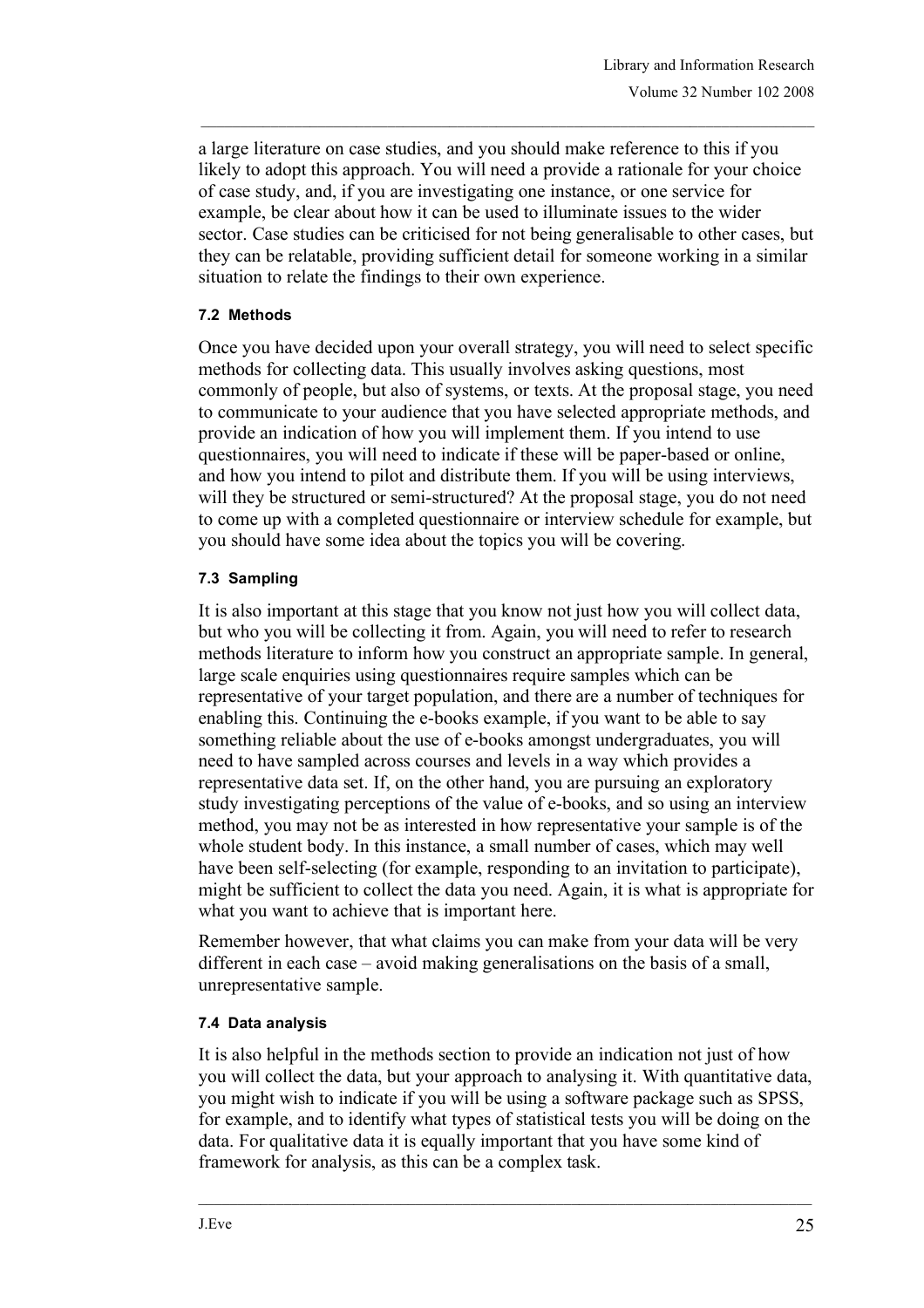## **8 Ethical considerations**

Your proposal should provide an account of any ethical considerations that are pertinent for the project, and you should be aware of the need to act in an ethical manner in the various stages of a project (formulating the research questions; data collection (informed consent); confidentiality and/or anonymity when presenting results; storage/destruction of data at the end of the project). Certain formal proposals will have specific requirements in this area, and you may need to refer to the guidelines of an institution or outside organisation. Doing research in health related areas, for example, will often require you to comply with strict NHS requirements. Some areas of research, such as working with children or disadvantaged adults, also require a careful consideration of how the research can be conducted, and in these instances, the use of a 'gatekeeper' is advisable, as they can not only facilitate access to a group of people, but also vouch for you.

## **9 Indicative outputs**

It is helpful to have an idea about what will emerge from your research, and who it will be useful to – what contribution do you hope to make to knowledge and understanding in this area? Proposals to support applications for funding often require details about intended outputs from the project, in the form of journal articles, conferences etc. – namely an indication of what you will produce, and how you will disseminate it. Even if you are not submitting this type of proposal, it is useful to consider how you will write up and publicise your work. Who will your audiences be, and what type of dissemination activity will be most suitable? If you are conducting research in your own organisation, the outputs may be in the form of policy recommendations, and the most appropriate way to presents that might be a short executive summary focusing on results and recommendations, or a presentation to a management team. Alternatively, your research may lead to the development of a product, or new web design. Communicating with a wider audience is also essential; a great deal of valuable library research gets lost because it is not written up and disseminated beyond the boundaries of the originating institution – write an article for LIR!

### **10 Timescale and resources**

This section should indicate what your timescale will be for the project, and demonstrate an understanding of the stages of the research, and how much time you will need to complete them. Remember that some activities will run through most of the life of the project (e.g. reviewing the literature), and that there will be overlap between stages. If you are embarking on a fairly long-scale project, it is also helpful to include points at which key deliverables are due. You may wish to include a Gantt chart as part of this section, which is a visual indicator of the stages of the project and their timescales.

Do not underestimate the importance of this aspect of the proposal; it is vital to have an idea of the stages of a project as well as the time needed to complete them in order to manage your time effectively.

This section should also include what resources you may need – particular equipment for example, or access to certain archives. Any proposals for research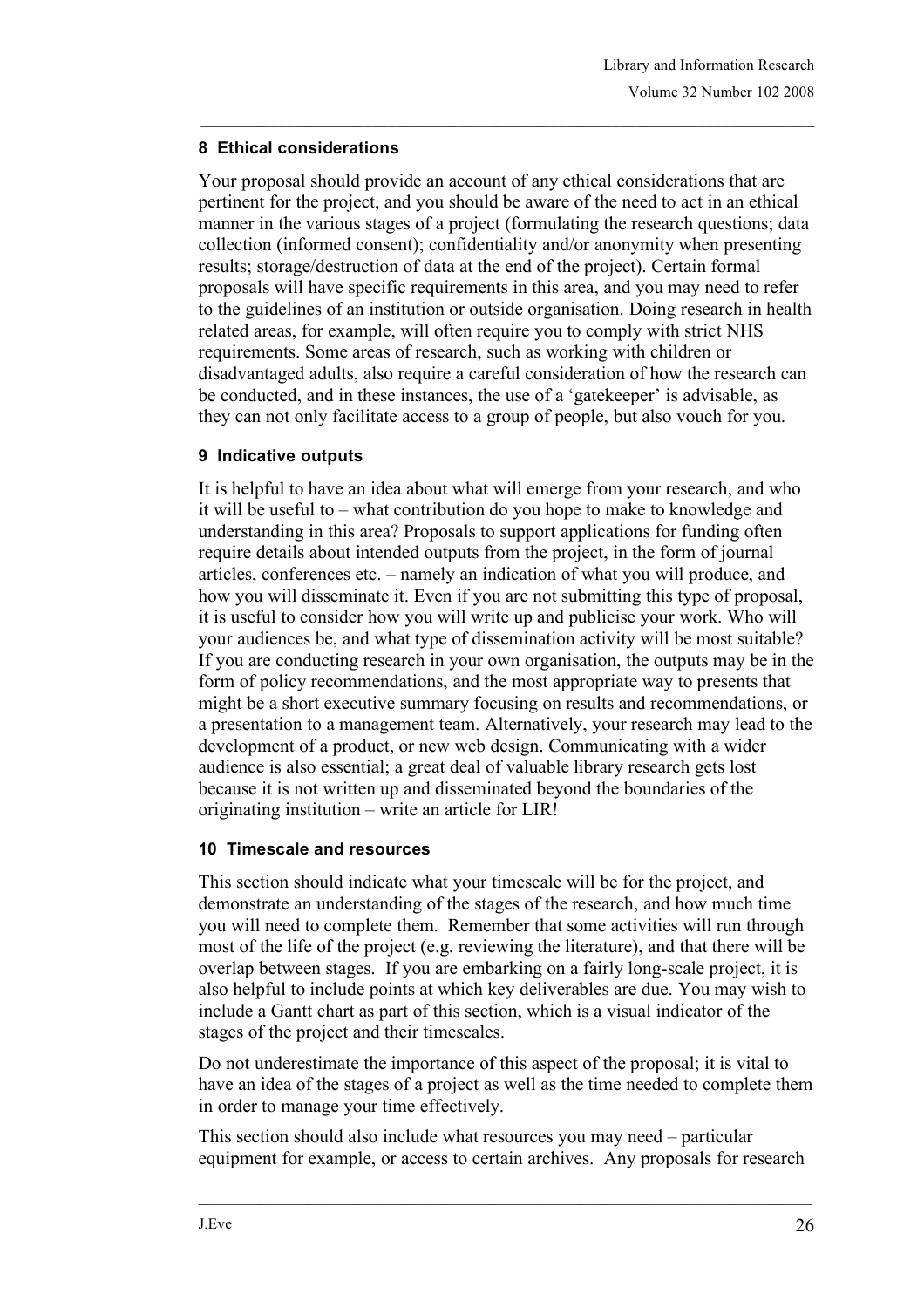funding require quite detailed breakdowns of costings in terms of staffing, travel and subsistence, equipment etc. It must be clear from your proposal what financial assistance you are requesting, and for what purposes, and these must be realistic; if it is to buy staff time, this must match with your estimated timescale and should be presented as costs per hour or day. Where there will be matching or additional funding (e.g. from a host institution), this contribution to the overall budget should be clearly indicated. Even if the proposal is not being written for funding purposes, it is useful to consider the financial implications of travelling, if that is a necessary part of the research, and to identify what resources might be needed (such as recording equipment, access to a computer or a photocopier, or a particular piece of software). If you are part of a larger organisation, it may be helpful to identify what resources you can access (both equipment and expertise) from outside your own department.

## **11 Preparing joint bids**

Many of us now, of course, do not carry out research in isolation, and funding bodies often look favourably upon partnership bids<sup>2</sup>. There is much literature on the benefits and challenges of partnership working, and a whole other article to be written about the whys and hows of collaborative projects, so here I will just touch on a few things pertinent to the proposal stage. It should be very clear in the proposal who the lead partner will be; in some cases it may be that funding body rules only allow, for example, an academic institution to be an award holder, but others can be bought in for specialist reasons (e.g. consultants). Whatever the nature of the partnership (practitioners and academics, academics and community organisations etc.), each party should be clear about what they bring to the partnership in terms of experience and expertise, and this should also be clear from the proposal. How the partnership provides complementary skills, and how it will divide up the work involved must be established. Particularly where more than two partners are involved, a clear project management plan (covering meetings, how the project partners will communicate, how often etc.) is essential. In the costings section, again, it is important that the costs for each party are set out (including what they be offering as matched funding, which may take the form, not of actual cash, but of expertise or funding-in-kind). Once again, being able to effectively communicate how a partnership will work to an external audience means that you will have thought through all these issues yourself, and thus be clearer about your own strategy.

## **12 Conclusion**

Writing a research proposal is an excellent start to any research project, as it provides a structured way for you to engage with the topic and begin reading around the area, and it forces you to approach the research in a systematic manner. It also helps you to discover exactly what it is you want to  $do - by$  having to communicate this clearly to another audience, it clarifies the scope of the work for

l

<sup>&</sup>lt;sup>2</sup> For example, the LIRG Research Award actively encourages and looks favourably upon joint bids from library academics and practitioners.